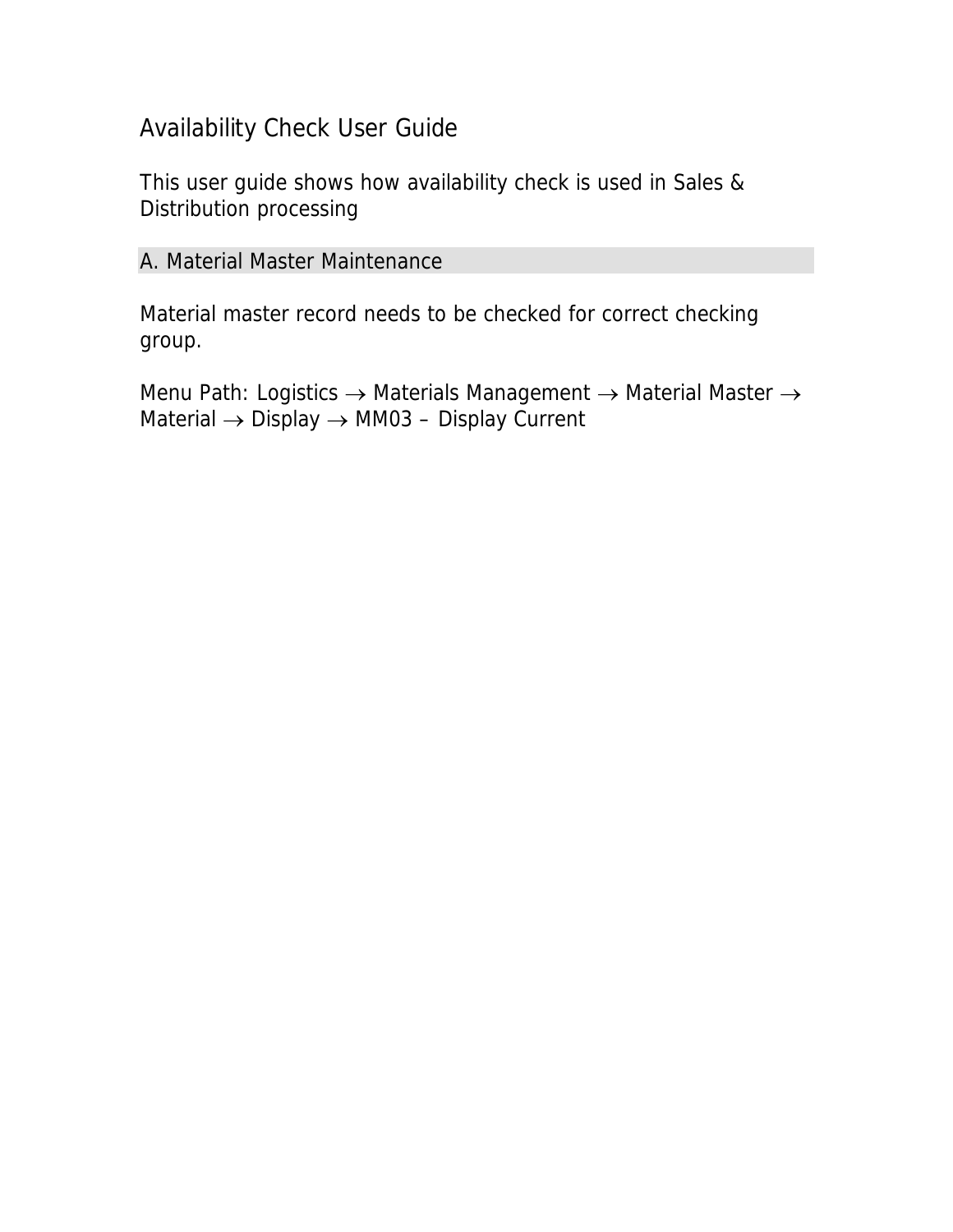| <b>SAP Easy Access</b>                                                                                                       |
|------------------------------------------------------------------------------------------------------------------------------|
| 8   0 0 0 1 8 8 8 8 8 8 9 8 9 8 9 8 9 8 9 8<br>Ø<br>ū<br>◁                                                                   |
| <b>SAP Easy Access</b>                                                                                                       |
| KI<br>⋗<br>┻                                                                                                                 |
| <b>SSSI</b> Favorites<br>SAP menu<br>▽                                                                                       |
| <b>is Office</b><br>D<br>Cross-Application Components<br>D<br>Collaboration Projects<br>D                                    |
| <b>WE Logistics</b><br>▽<br>$\heartsuit$ $\overset{\mathbb{C}\mathbb{C}}{\cong}$ Materials Management<br>े  Purchasing<br>D. |
| Inventory Management<br>D<br><b>B</b> Excise Duty<br>D<br>Logistics Invoice Verification<br>D                                |
| Physical Inventory<br>D<br><b>Solution</b><br>D                                                                              |
| Material Requirements Planning (MRP)<br>D<br>Service Entry Sheet<br>D<br><b>Service Master</b><br>D                          |
| Foreign Trade/Customs<br>D<br>$\triangledown$ $\mathcal{C}$ Material Master<br><b>SE</b> Material<br>A                       |
| Create (Special)<br>D<br>Create (General)<br>D<br>Change<br>D                                                                |
| Flag for Deletion<br>D<br><b>Solution</b> Display<br>▽                                                                       |
| MM03 - Display Current                                                                                                       |

Click **C** 

|                | Enter Material 'M-10' and click $\heartsuit$ |
|----------------|----------------------------------------------|
|                | <b>Display Material (Initial Screen)</b>     |
| Ø              | ◁ ; ;   © © ©   □ ;; }<br>ē.                 |
|                | <b>Display Material (Initial Screen)</b>     |
| Select view(s) | Organizational levels<br>Data                |
|                |                                              |
| Material       | $M-10$                                       |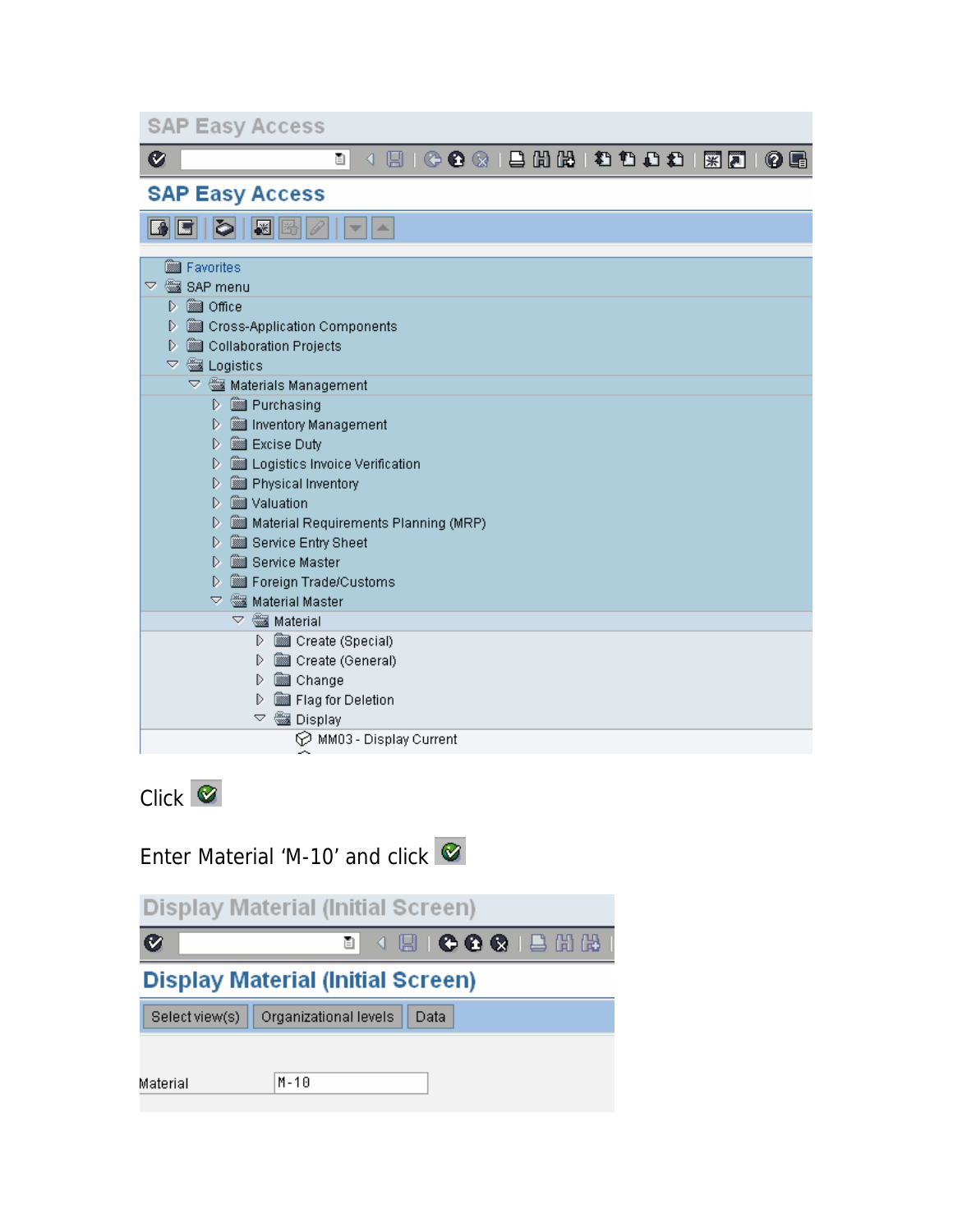Select Sales: General/Plant Data in the pop-up and click

| G Select View(s)                      | ⊠                            |
|---------------------------------------|------------------------------|
| View                                  |                              |
| Basic Data 1                          |                              |
| Basic Data 2                          |                              |
| Classification                        |                              |
| Sales: Sales Org. Data 1              |                              |
| Sales: Sales Org. Data 2              |                              |
| Sales: General/Plant Data             |                              |
| Foreign Trade: Export Data            |                              |
| Sales Text                            |                              |
| Purchasing                            |                              |
| Foreign Trade: Import Data            |                              |
| Purchase Order Text                   |                              |
| MRP <sub>1</sub>                      |                              |
| MRP <sub>2</sub>                      |                              |
| MRP <sub>3</sub>                      |                              |
| MRP 4                                 |                              |
| Forecasting                           |                              |
| General Plant Data / Storage 1        |                              |
|                                       |                              |
| $\Box$ View selection only on request |                              |
| Organizational levels<br>Data         | <b>H</b> Default values<br>× |

Enter Plant '3200' in pop-up and click

| $\mathbb F$ Organizational Levels           |      |  |  |  |  |  |
|---------------------------------------------|------|--|--|--|--|--|
| Organizational levels                       |      |  |  |  |  |  |
| Plant                                       | 3200 |  |  |  |  |  |
| Sales Org.                                  |      |  |  |  |  |  |
| Distr. Channel                              |      |  |  |  |  |  |
|                                             |      |  |  |  |  |  |
| $\Box$ Org. levels/profiles only on request |      |  |  |  |  |  |
| ×<br>Default values<br>Select view(s)       |      |  |  |  |  |  |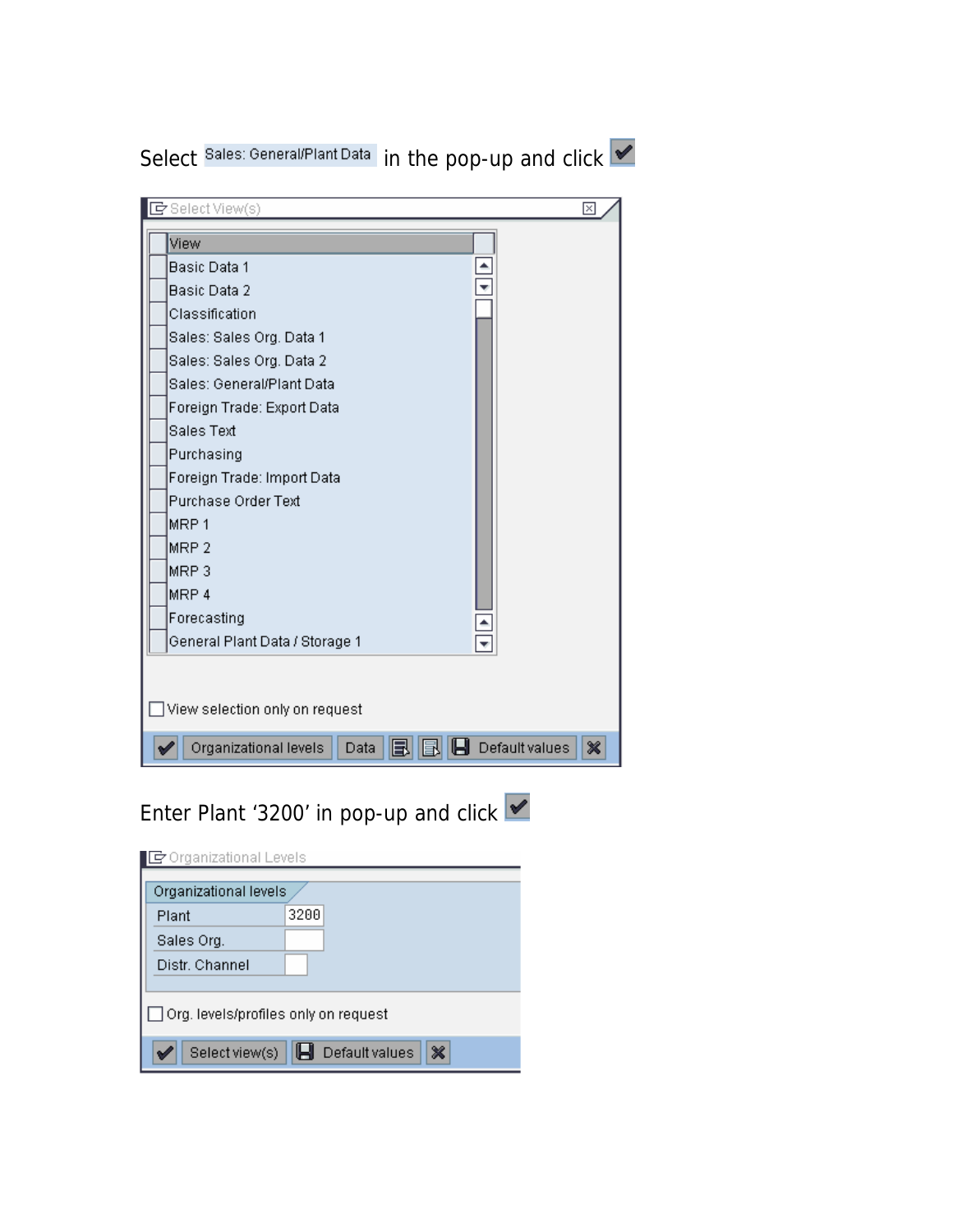| Display Material M-10 (Trading goods)                                                                                                                                                                                                                                                 |  |  |  |  |  |  |  |  |
|---------------------------------------------------------------------------------------------------------------------------------------------------------------------------------------------------------------------------------------------------------------------------------------|--|--|--|--|--|--|--|--|
| Ø<br><b>出出 2 むむむむ</b><br>◔◐⊗<br>※回<br>0 E<br>ū                                                                                                                                                                                                                                        |  |  |  |  |  |  |  |  |
| Display Material M-10 (Trading goods)<br>駒目                                                                                                                                                                                                                                           |  |  |  |  |  |  |  |  |
| 롦<br>噌<br>Additional data<br>Organizational levels<br>➾                                                                                                                                                                                                                               |  |  |  |  |  |  |  |  |
| Sales: general/plant<br>Foreign trade export<br>Sales: sales\org. 2<br>Sales text<br>⋗<br>HIE                                                                                                                                                                                         |  |  |  |  |  |  |  |  |
| $\bf{E}$<br>$M - 10$<br>Material<br>Flatscreen MS 1775P<br>3200<br>Plant<br>Atlanta<br>$60^{\circ}$                                                                                                                                                                                   |  |  |  |  |  |  |  |  |
| General data<br>PC.<br><b>Base Unit of Measure</b><br>Replacement part<br>piece(s)<br>20.50<br>KG<br>Gross weight<br>Qual.f.FreeGoodsDis.<br>20.50<br>Net weight<br>Material freight grp<br>102<br>Availability check<br>Individual regmt<br>Appr.batch rec. req.<br>Batch management |  |  |  |  |  |  |  |  |
| Shipping data (times in days)<br>0001<br>0001<br>On palettes<br>LoadingGrp<br>Crane<br>Trans, grp<br>PC<br>0.00<br> 0.00 <br>0<br>Proc. time<br>Setup time<br>Base qty                                                                                                                |  |  |  |  |  |  |  |  |

The Checking group '02' is visible in this view.

 $\lambda$ 

## B. Availability Check in Sales order creation

We will see availability check overview in sales order creation now

Menu Path: Logistics  $\rightarrow$  Sales and Distribution  $\rightarrow$  Sales  $\rightarrow$  Order  $\rightarrow$ Create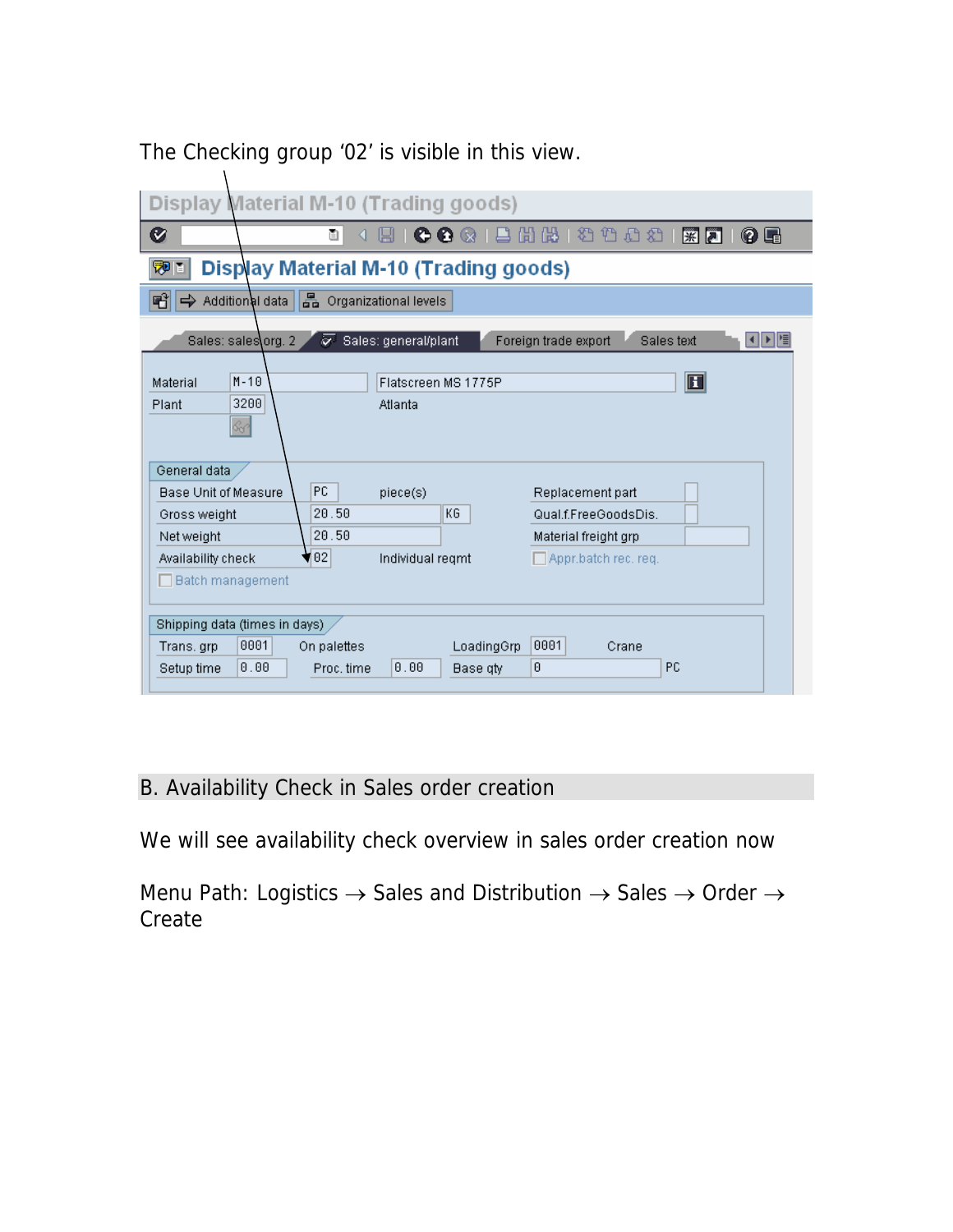| Eavorites<br>Menu<br>Edit<br><b>Extras</b><br>System<br>Help |
|--------------------------------------------------------------|
| COCIBHHBDD<br>Ø<br>ū<br>u<br>◁                               |
| <b>SAP Easy Access</b>                                       |
| ð<br>屬                                                       |
| Favorites<br>SAP menu<br>▽                                   |
| <b>a</b> Office<br>D.                                        |
| D<br>Cross-Application Components                            |
| Collaboration Projects<br>D                                  |
| $\triangledown$ $\blacksquare$ Logistics                     |
| Materials Management<br>D.                                   |
| $\triangledown$ $\blacksquare$ Sales and Distribution        |
| Master Data<br>D                                             |
| Sales Support<br>D                                           |
| Contract Handling<br>D                                       |
| Pendulum List Indirect Sales<br>D.                           |
| $\triangledown$ $\blacksquare$ Sales                         |
| D<br>lnquiry                                                 |
| Quotation<br>D                                               |
| ▽<br><b>Solution</b> Order                                   |
| Create                                                       |
| Change                                                       |
| Display<br>♡                                                 |

Double click 'Create'

Enter Order type, Sales Organization, Distribution Channel & Division and click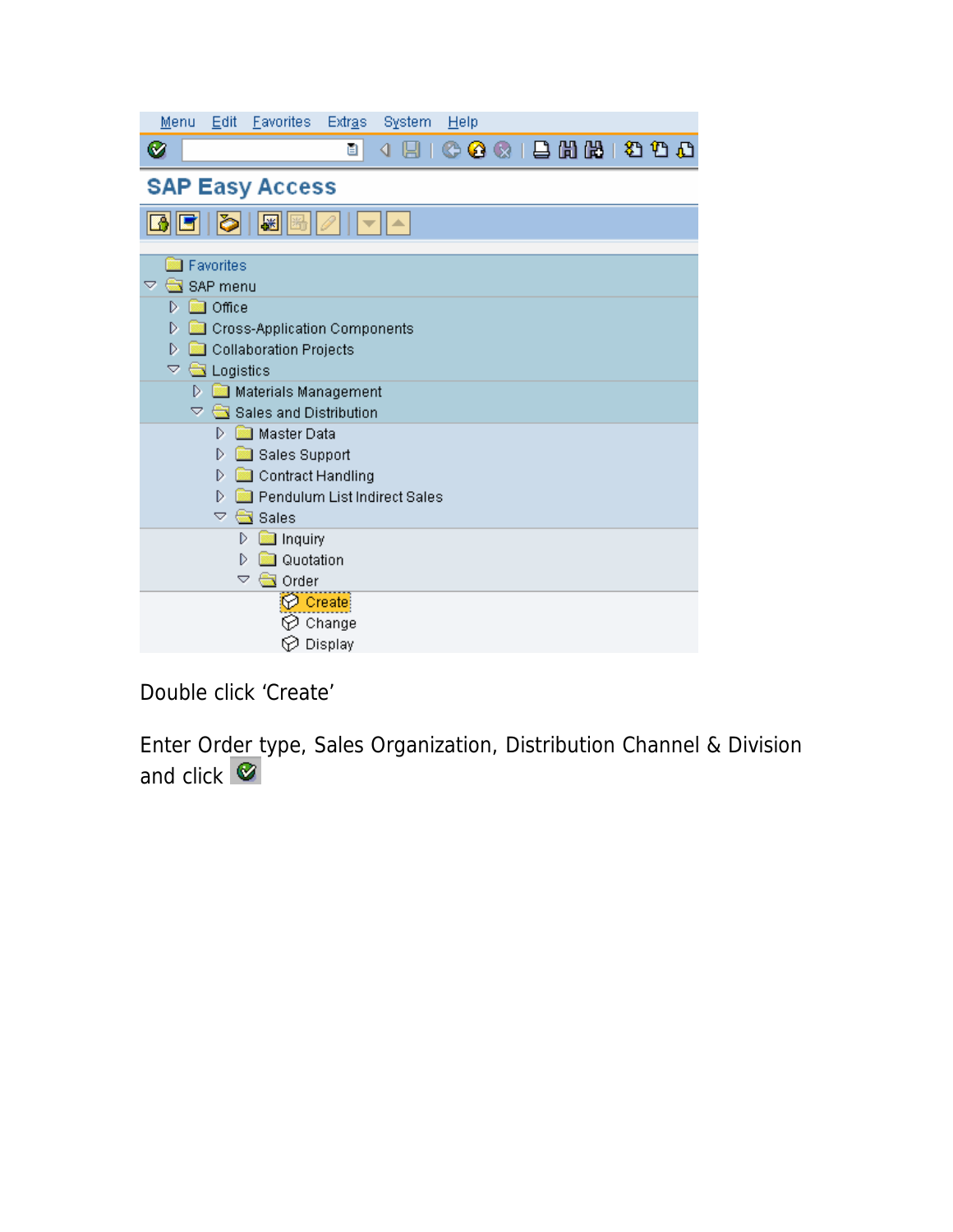|                             | <b>Create Sales Order: Initial Screen</b>                                        |  |
|-----------------------------|----------------------------------------------------------------------------------|--|
| Ø                           | 4 R   C C Q   L H H H D O O O<br>ū                                               |  |
|                             | <b>Create Sales Order: Initial Screen</b>                                        |  |
| Create with Reference<br>L٢ | $\infty$<br>$\mathbb{R}$ Sales<br>$\frac{8}{24}$ Item overview<br>Ordering party |  |
|                             |                                                                                  |  |
|                             |                                                                                  |  |
| Order Type                  | 0R<br>Standard Order                                                             |  |
| Organizational data         |                                                                                  |  |
| Sales Organization          | 3020<br><b>USA Denver</b>                                                        |  |
| Distribution Channel        | 10<br>Final customer sales                                                       |  |
| Division                    | 00<br>Cross-division                                                             |  |
| Sales Office                |                                                                                  |  |
| Sales Group                 |                                                                                  |  |
|                             |                                                                                  |  |

Enter Sold-to party or Ship-to party and press enter or click

|                                                               | <b>Create Standard Order: Overview</b> |                       |                                                                                                                                  |             |                    |                      |  |  |  |
|---------------------------------------------------------------|----------------------------------------|-----------------------|----------------------------------------------------------------------------------------------------------------------------------|-------------|--------------------|----------------------|--|--|--|
| Ø                                                             |                                        | Ò<br>ы                | GGG   B H H H D D D D                                                                                                            |             | ※ 2                | 0 E                  |  |  |  |
| <b>Create Standard Order: Overview</b>                        |                                        |                       |                                                                                                                                  |             |                    |                      |  |  |  |
| 椢<br> E <br>$\mathbf{B}$                                      | $\mathbb{G}[\mathscr{P}]$              | <b>TH</b> Orders      |                                                                                                                                  |             |                    |                      |  |  |  |
| Standard Order<br>Sold-to party<br>Ship-to party<br>PO Number | 300713<br>300713                       | Availability check    | Net value<br>Brighton Inc / 225 SYCAMORE ROAD / VESTAL NY 13850<br>Brighton Inc / 225 SYCAMORE ROAD / VESTAL NY 13850<br>PO date |             | 0.00               | lusd.<br>₽           |  |  |  |
| <b>Sales</b>                                                  | Item overview                          | Item detail           | Ordering party                                                                                                                   | Procurement | Shipping           | Reason for rejection |  |  |  |
| Req. deliv.date<br>□ Complete dlv.                            | D                                      | 06.12.2006            | Deliver Plant<br><b>Total Weight</b>                                                                                             |             | 0.000              |                      |  |  |  |
| Delivery block                                                |                                        | 画                     | Volume                                                                                                                           |             | 0.000              |                      |  |  |  |
| <b>Billing block</b>                                          |                                        | E)                    | Pricing date                                                                                                                     | 06.12.2006  |                    |                      |  |  |  |
| Payment card                                                  |                                        |                       | Exp.date                                                                                                                         |             |                    |                      |  |  |  |
| Payment terms                                                 |                                        | ZB01 14 Days 3%, 30/2 | Incoterms                                                                                                                        |             | F0B From the Plant |                      |  |  |  |
| Order reason                                                  | 圁                                      |                       |                                                                                                                                  |             |                    |                      |  |  |  |
| Sales area                                                    |                                        | 3020 7 10 7 00        | USA Denver, Final customer sales, Cross-division.                                                                                |             |                    |                      |  |  |  |

Enter Material no and Order quantity and press enter or click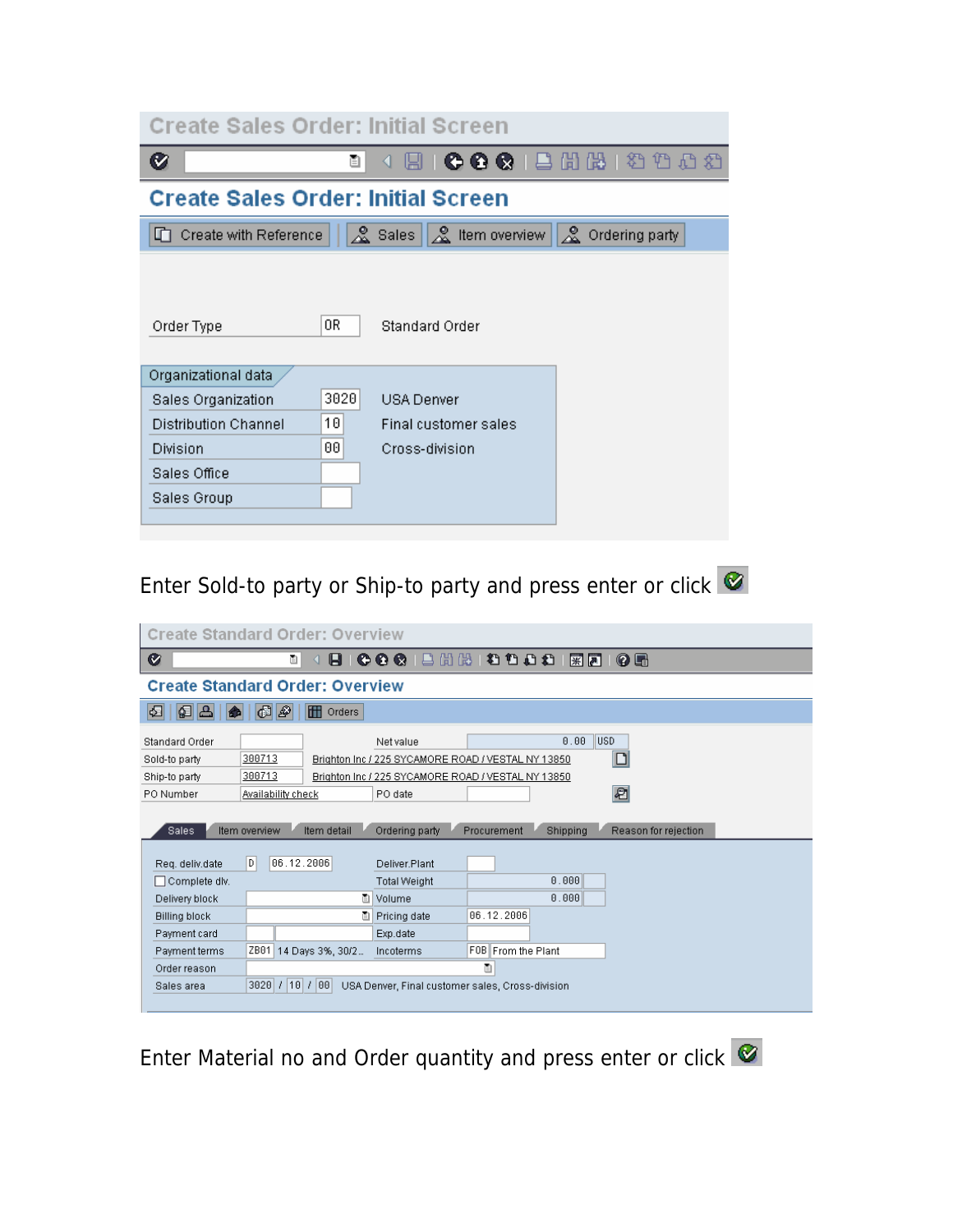| Standard Order           |                                    |     | Net value                                          |             |                    | 3,335.00               | <b>USD</b> |                      |     |  |                               |      |
|--------------------------|------------------------------------|-----|----------------------------------------------------|-------------|--------------------|------------------------|------------|----------------------|-----|--|-------------------------------|------|
| Sold-to party            | 300713                             |     | Brighton Inc / 225 SYCAMORE ROAD / VESTAL NY 13850 |             |                    |                        |            | $\Box$               |     |  |                               |      |
| Ship-to party            | 300713                             |     | Brighton Inc / 225 SYCAMORE ROAD / VESTAL NY 13850 |             |                    |                        |            |                      |     |  |                               |      |
| PO Number                | Availability check                 |     | PO date                                            |             |                    |                        |            | $\mathbf{E}$         |     |  |                               |      |
| <b>Sales</b>             | Item detail<br>Item overview       |     | Ordering party                                     | Procurement |                    | Shipping               |            | Reason for rejection |     |  |                               |      |
| Req. deliv.date          | $\vert$ <sub>D</sub><br>06.12.2006 |     | Deliver.Plant                                      |             |                    |                        |            |                      |     |  |                               |      |
| □ Complete dlv.          |                                    |     | <b>Total Weight</b>                                |             |                    | 102.50 KG              |            |                      |     |  |                               |      |
| Delivery block           |                                    | Ē   | Volume                                             |             |                    | 0.000                  |            |                      |     |  |                               |      |
| <b>Billing block</b>     |                                    | 圕   | Pricing date                                       | 06.12.2006  |                    |                        |            |                      |     |  |                               |      |
| Payment card             |                                    |     | Exp.date                                           |             |                    |                        |            |                      |     |  |                               |      |
| Payment terms            | ZB01   14 Days 3%, 30/2            |     | Incoterms                                          |             | FOB From the Plant |                        |            |                      |     |  |                               |      |
| Order reason             |                                    |     |                                                    | ū           |                    |                        |            |                      |     |  |                               |      |
| Sales area               | 3020 / 10 / 00                     |     | USA Denver, Final customer sales, Cross-division.  |             |                    |                        |            |                      |     |  |                               |      |
|                          |                                    |     |                                                    |             |                    |                        |            |                      |     |  |                               |      |
| All items                |                                    |     |                                                    |             |                    |                        |            |                      |     |  |                               |      |
| <b>I</b> tem<br>Material | Order quantity                     |     | SU<br>Description                                  |             | ls.                | Customer Material Numb |            |                      |     |  | ItCa DG HgLvIt   D First date | PInt |
| $10M - 10$               |                                    | 5PC | Flatscreen MS 1775P                                |             | $\overline{\vee}$  |                        |            |                      | TAN |  | D 06.12.2006 3200             |      |

Availability check has been carried out on this item. To carry out availability again use the Menu

Edit → Check Availability or click on icon streament in the bottom screen

|                         | All items        |                |                 |                     |                   |                        |            |  |  |  |                             |            |                          |
|-------------------------|------------------|----------------|-----------------|---------------------|-------------------|------------------------|------------|--|--|--|-----------------------------|------------|--------------------------|
| <b>Item</b>             | Material         | Order quantity | lsu             | Description         | ls.               | Customer Material Numb |            |  |  |  | ItCa DG HgLvlt C First date | Pint Batch | m                        |
|                         | $10M - 10$       |                | 5 <sub>PC</sub> | Flatscreen MS 1775P | $\overline{\vee}$ |                        | <b>TAN</b> |  |  |  | D 06.12.2006 3200           |            |                          |
|                         |                  |                |                 |                     |                   |                        |            |  |  |  | D 06.12.2006                |            |                          |
|                         |                  |                |                 |                     |                   |                        |            |  |  |  | D 06.12.2006                |            |                          |
|                         |                  |                |                 |                     |                   |                        |            |  |  |  | D 06.12.2006                |            | $\overline{ }$           |
|                         |                  |                |                 |                     |                   |                        |            |  |  |  | D[06.12.2006]               |            | $\overline{\phantom{a}}$ |
| $  \cdot   $<br>-til ki |                  |                |                 |                     |                   |                        |            |  |  |  |                             |            |                          |
|                         | GREEHR 1995 ONBE |                |                 |                     |                   |                        |            |  |  |  |                             |            |                          |

Following screen is displayed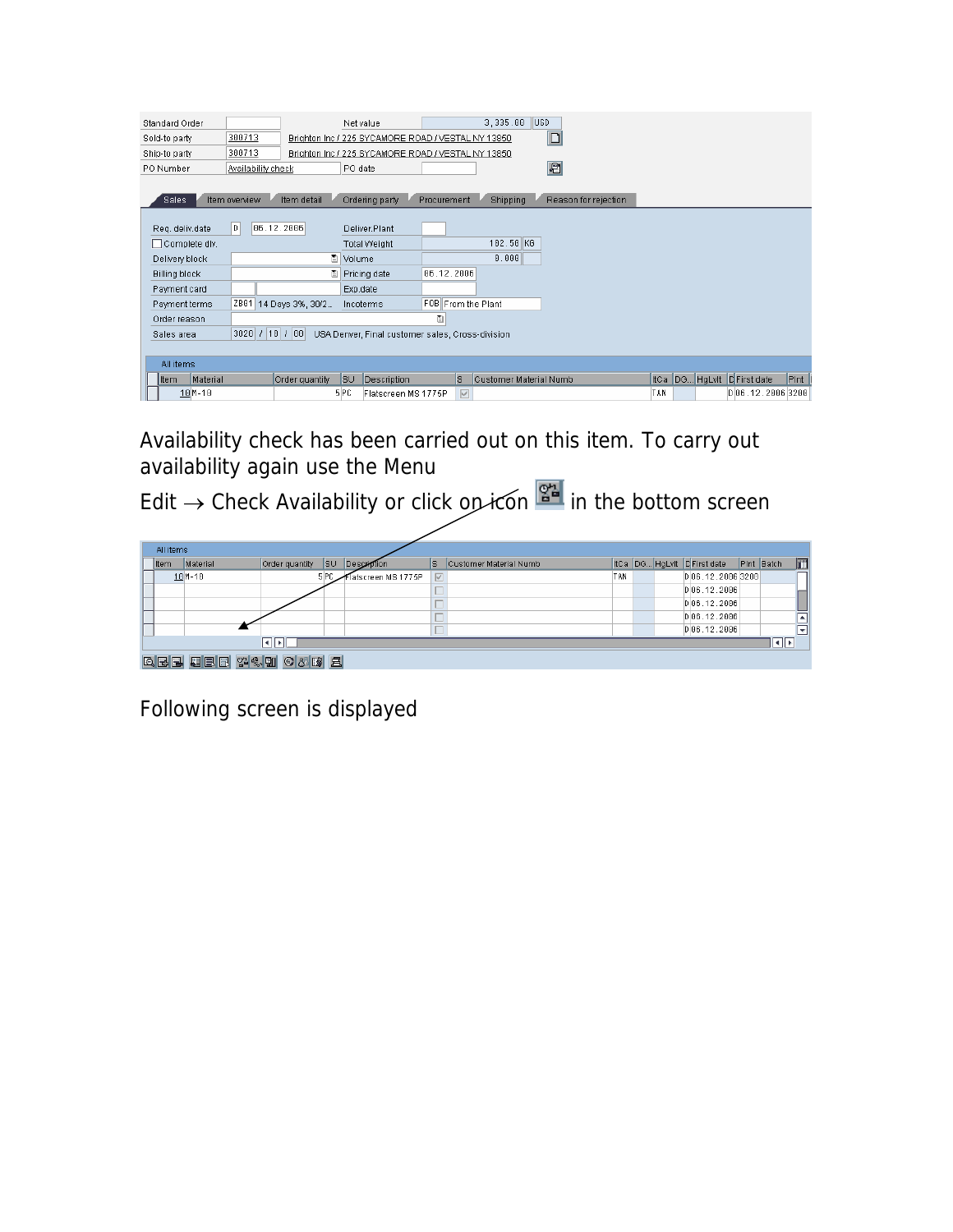| <b>Standard Order: Availability Control</b>                                                                              |                                                  |  |  |  |  |  |  |  |  |
|--------------------------------------------------------------------------------------------------------------------------|--------------------------------------------------|--|--|--|--|--|--|--|--|
| Ø<br>ū<br>O                                                                                                              | 尚出 名色色岩 照面<br>0 E<br>ശ<br>$^{\circ}$             |  |  |  |  |  |  |  |  |
| <b>Standard Order: Availability Control</b>                                                                              |                                                  |  |  |  |  |  |  |  |  |
| Complete dlv.<br>Delivery proposal<br>Continue                                                                           | ATP quantities<br>Scope of check<br>Other plants |  |  |  |  |  |  |  |  |
| 10<br>Sched.line<br>Item<br>$M - 10$<br>Material<br>Flatscreen MS 1775P<br>3200<br>Plant<br>06.12.2006<br>Req.deliv.date | 1<br>$5$ PC<br>Open Quantity                     |  |  |  |  |  |  |  |  |
| □ Fix qty/date                                                                                                           | $\overline{9}$<br>Max.Part.Deliveries            |  |  |  |  |  |  |  |  |
| One-time del, on req, del, dte : not possible<br>Dely/Conf.Date<br>06.12.2006<br>106.12.2006                             | 0<br>Confirmed quantity                          |  |  |  |  |  |  |  |  |
| Complete delivery<br>08.12.2006 / 06.12.2006<br>Dely/Conf.Date                                                           |                                                  |  |  |  |  |  |  |  |  |
| Dely proposal<br>08.12.2006 / 06.12.2006<br>Delv/Conf.Date                                                               | $5\vert\blacktriangledown$<br>Confirmed gty      |  |  |  |  |  |  |  |  |

Here based on availability the system proposes the confirmation date as 08.12.2006 although required delivery date is 06.12.2006.

The scope of check can be seen in this screen by clicking on Scope of check

The scope of check for availability gets displayed.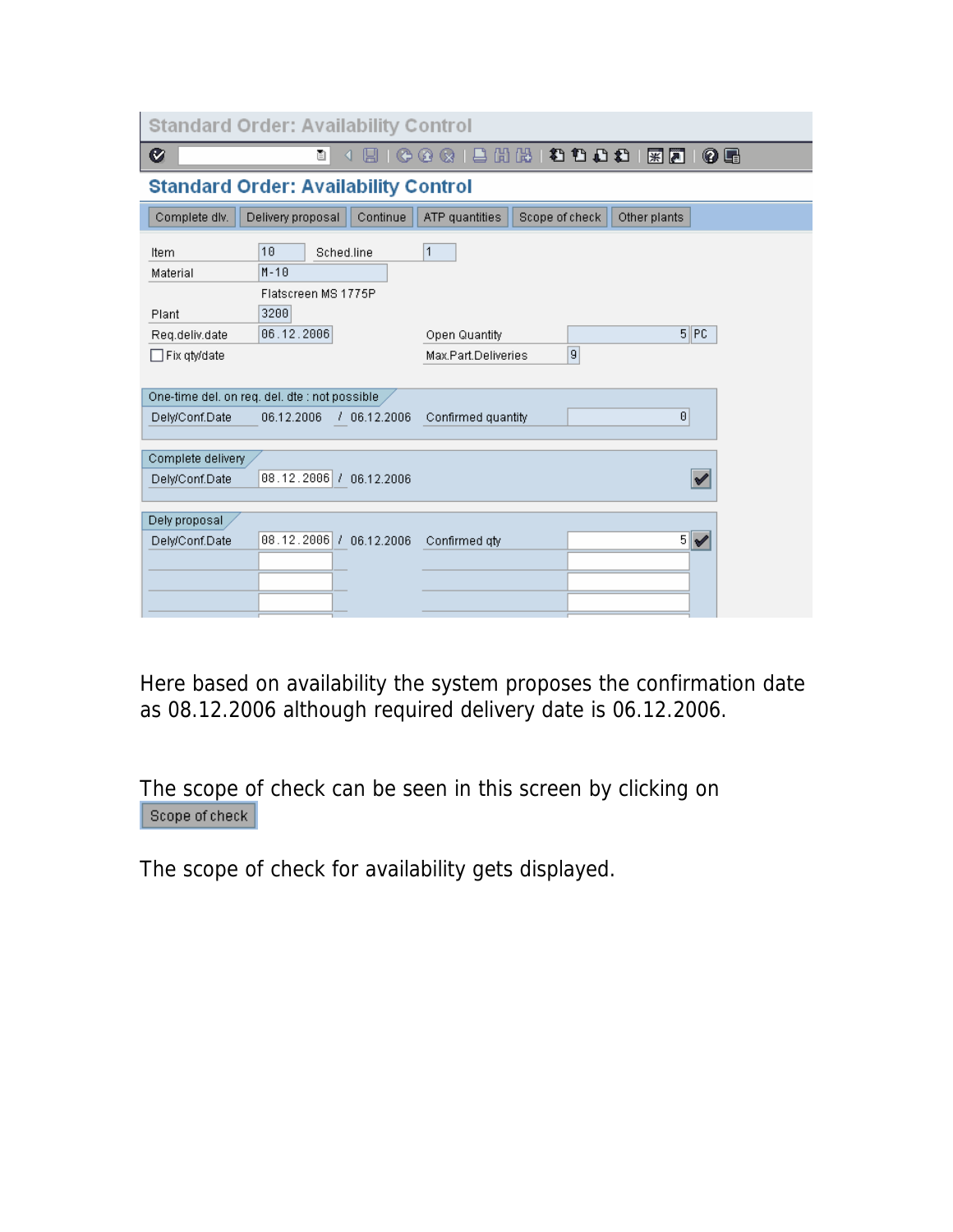| E Display Scope of Check                                                       |                                                  | ⊠                        |
|--------------------------------------------------------------------------------|--------------------------------------------------|--------------------------|
| 02<br>Individual regmt<br>Availability check<br>A<br>SD order<br>Checking rule |                                                  |                          |
| Stock overview                                                                 | In/outward movements                             |                          |
| Include safety stock                                                           | $\boxed{\triangledown}$ Incl.purchase orders     |                          |
| Incl.stock in transfer                                                         | $\boxed{\triangledown}$ Incl. purch.requisitions |                          |
| Incl.quality insp. stock                                                       | $\Box$ Incl. dependent reqs                      |                          |
| Include blocked stock                                                          | $\triangledown$ include reservations             |                          |
| Include restricted-use stock                                                   | $\boxed{\triangledown}$ include sales reqmts     |                          |
| W/o subcontracting                                                             | $\nabla$ include deliveries                      |                          |
|                                                                                | $\Box$ Incl.ship.notificat.                      |                          |
| Replenishment lead time                                                        | Incl.depen.reservat.                             | Do not check             |
| <b>☑</b> Check without RLT                                                     | Incl.rel.order regs                              | Do not check             |
|                                                                                | Incl. planned orders                             | ΧI<br>Check all planned  |
| Storage location inspection                                                    | Incl. production orders                          | ΧI<br>Take all productio |
| No storage location inspection                                                 |                                                  |                          |
|                                                                                | Receipts in the past                             |                          |
|                                                                                | Include receipts from past and future            |                          |
|                                                                                |                                                  |                          |

To View the ATP quantities in Availability overview click on

The screen would give the cumulative receipts and issues and the available stock situation for the material in the plant.

The Checking Group and Checking rule used for availability is also displayed.